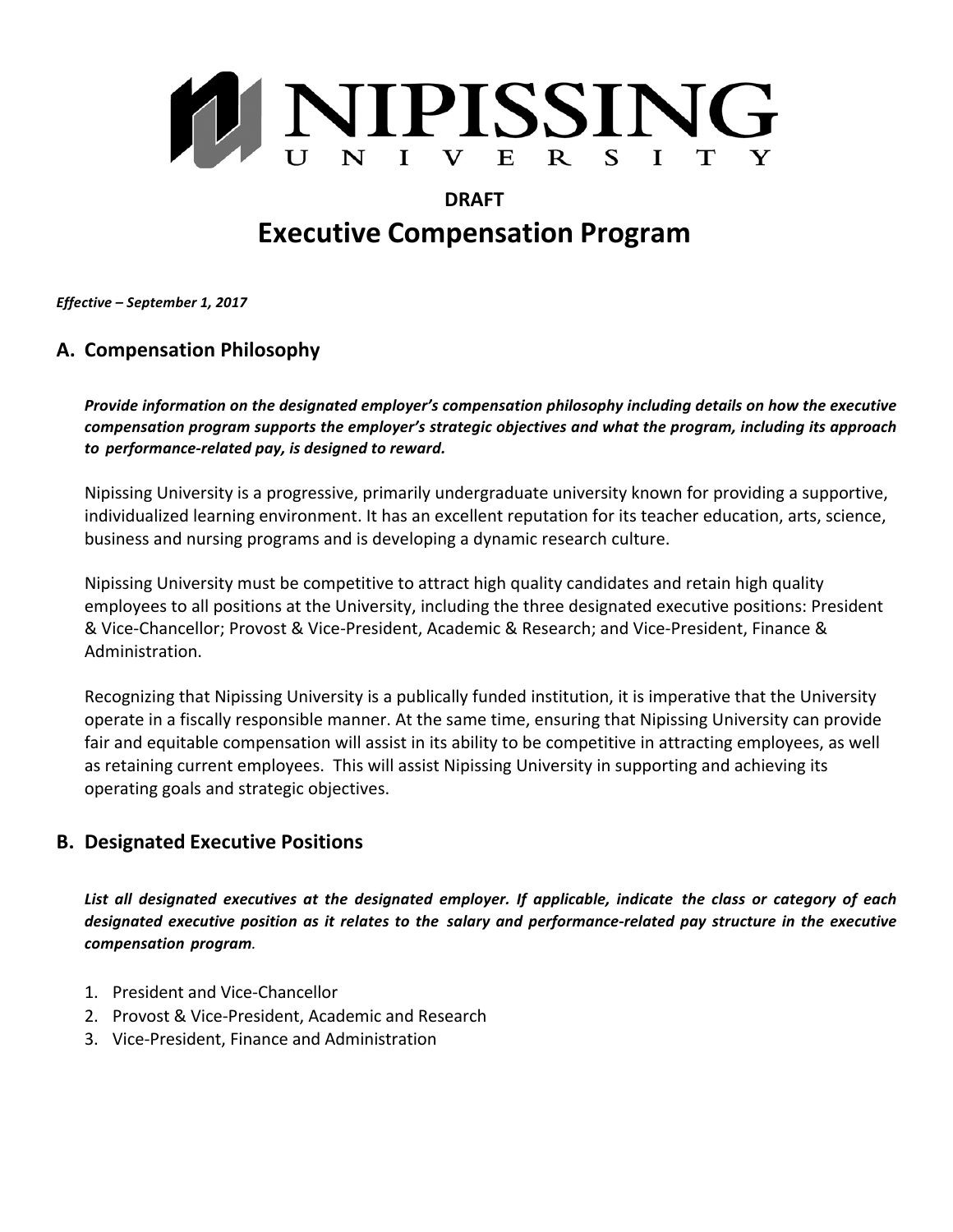# **C. Salary and Performance-related Pay Caps**

## **Comparator Selection**

*Provide information on the comparators used to benchmark salary and performance-related pay at the designated employer for each designated executive position or class of positions. Provide a rationale for the chosen comparators.*

Nipissing University selected the same eight comparators for each of the designated executive positions.

| <b>University</b>           | <b>Designated Executive</b> | <b>Designated Executive</b>   | <b>Designated Executive</b> |
|-----------------------------|-----------------------------|-------------------------------|-----------------------------|
|                             | <b>Position Title</b>       | <b>Position Title</b>         | <b>Position Title</b>       |
| <b>Nipissing University</b> | President & Vice-           | Provost & Vice-               | Vice-President, Finance     |
|                             | Chancellor                  | President, Academic &         | & Administration            |
|                             |                             | Research                      |                             |
| Algoma University           | President & Vice-           | Vice-President,               | Vice-President, Finance     |
|                             | Chancellor                  | Academic & Research           | & Administration            |
| <b>OCAD University</b>      | President & Vice-           | Vice-President,               | Vice-President,             |
|                             | Chancellor                  | Academic & Provost            | Administration &            |
|                             |                             |                               | Finance                     |
| <b>Trent University</b>     | President & Vice-           | Provost & Vice-               | Vice-President, Finance     |
|                             | Chancellor                  | President, Academic           | & Administration            |
| Lakehead University         | President & Vice-           | Provost & Vice-               | Vice-President,             |
|                             | Chancellor                  | President, Academic           | Administration &            |
|                             |                             |                               | Finance                     |
| Laurentian University       | President & Vice-           | Vice-President,               | Vice-President,             |
|                             | Chancellor                  | <b>Academic &amp; Provost</b> | Administration              |
| <b>Mount Allison</b>        | President & Vice-           | Vice-President,               | Vice-President, Finance     |
| University                  | Chancellor                  | Academic & Research           | & Administration            |
| Mount St. Vincent           | President & Vice-           | Vice-President,               | Vice-President,             |
| University                  | Chancellor                  | Academic & Provost            | Administration              |
| St. Mary's University       | President & Vice-           | Vice-President,               | Vice-President, Finance     |
|                             | Chancellor                  | Academic & Research           | & Administration            |

The following factors were reviewed in selecting the eight comparator institutions and positions:

## **Scope of Responsibilities**

All comparator positions identified have similar titles and roles that require have similar responsibilities and level of accountability. The positions require the same level of competencies, skills and experience.

## **Type of Operation the Organization Engages in**

University Post-Secondary Education - University.

### **Industries within which the Organization Competes for Executives**

Nipissing University has selected other Ontario and similar sized out-of-province universities as their comparators. When seeking to fill any of the three designated positions, the skills, knowledge, and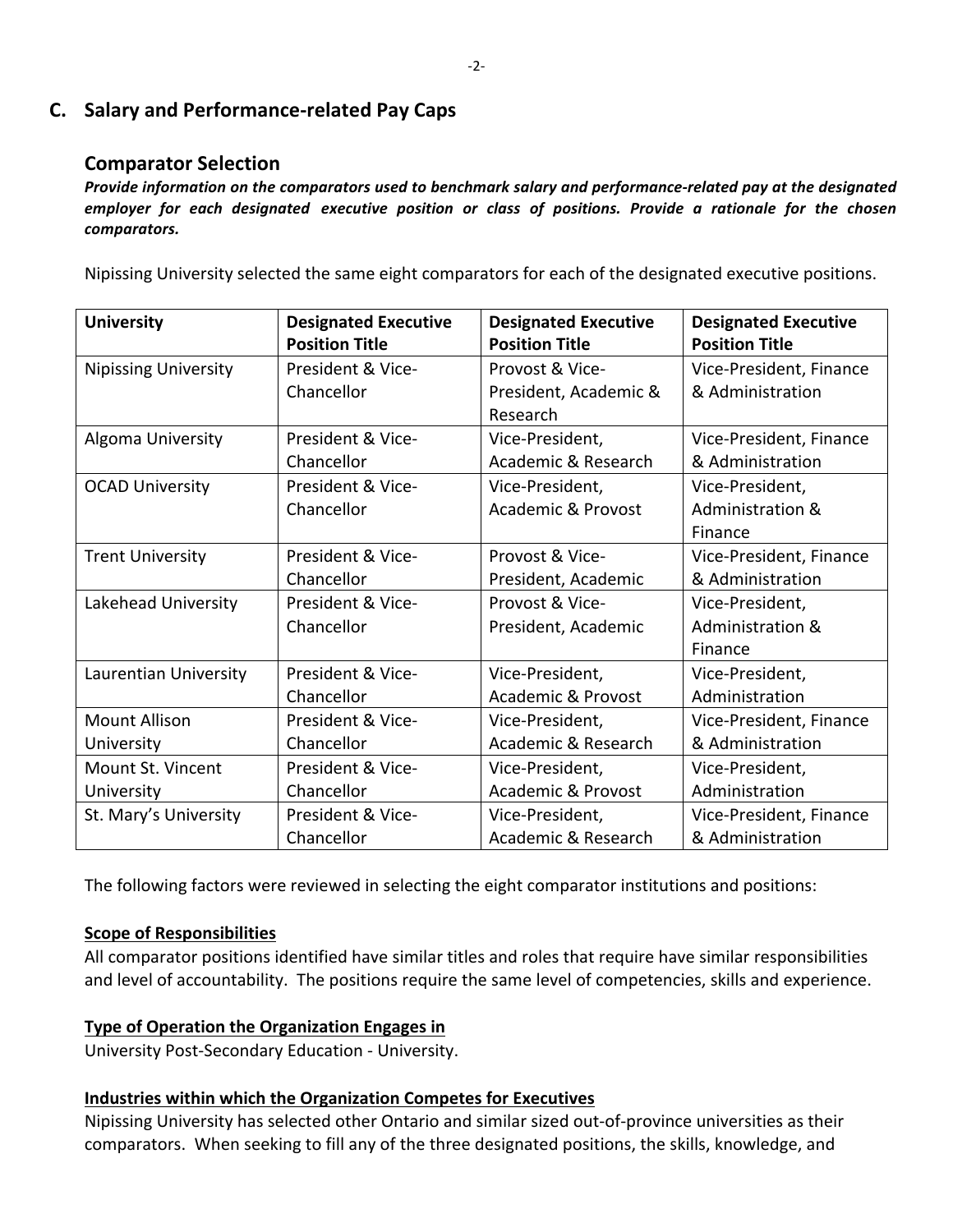abilities related to the position are closely reviewed to those that would have prior post-secondary, and more specifically university experience.

### **Location of Organization**

Most comparators are universities in Ontario, three of which are in Northern Ontario. We feel it is very important to use our northern counterparts as comparators. Other out-of-province comparators were selected because of their similar size.

### **Size of the Organization**

Nipissing University reviewed the size of our comparators reviewing each of the comparators' operating budgets and number of students enrolled. The comparators that Nipissing University selected have operating budgets, and a level of undergraduate and graduate student enrollment, that are the closest to Nipissing University among all Ontario universities. Further information is identified in the table below:

| <b>University</b>               | 2016-2017 Operating Budget | <b>Undergraduate &amp; Graduate</b> |
|---------------------------------|----------------------------|-------------------------------------|
|                                 |                            | Student Enrollment (2016/2017)      |
| Algoma University               | \$28,944,000               | 1,310 (U/G only)                    |
| <b>Mount Allison University</b> | \$44,133,000               | 2,250                               |
| <b>Mount Saint Vincent</b>      | \$ 51,304,495              | 4,050                               |
| University                      |                            |                                     |
| <b>OCAD University</b>          | \$60,000,000               | 4,490                               |
| <b>Nipissing University</b>     | \$71,279,170               | 5,081                               |
| <b>Trent University</b>         | \$120,000,000              | 8,940                               |
| Saint Mary's University         | \$123,000,000              | 6,373                               |
| Lakehead University             | \$124,023,000              | 8,284                               |
| Laurentian University           | \$135,161,000              | 9,583                               |

*Ontario University comparator salary data was sourced from the Council of Ontario Universities Executive Compensation survey conducted by Gallagher McDowall Associates. Out-of-province salary data was*  provided by the comparator University.

## **Comparative Analysis Details**

*Provide information on the percentile used to benchmark the salary and performance-related pay cap for each designated executive position or class of positions. Additional information on the methodology used to determine salary and performance-related pay can provide useful context.*

We have chosen the 50<sup>th</sup> percentile to use in this program. Ontario University salary data and position profiles were provided by a consultant, Gallagher McDowall & Associates. For Universities outside of Ontario, the information was provided by the comparator University. Comparators used for each of the designated positions are from the following Universities:

- 1. Algoma University
- 2. OCAD University
- 3. Mount Allison University
- 4. Mount Saint Vincent University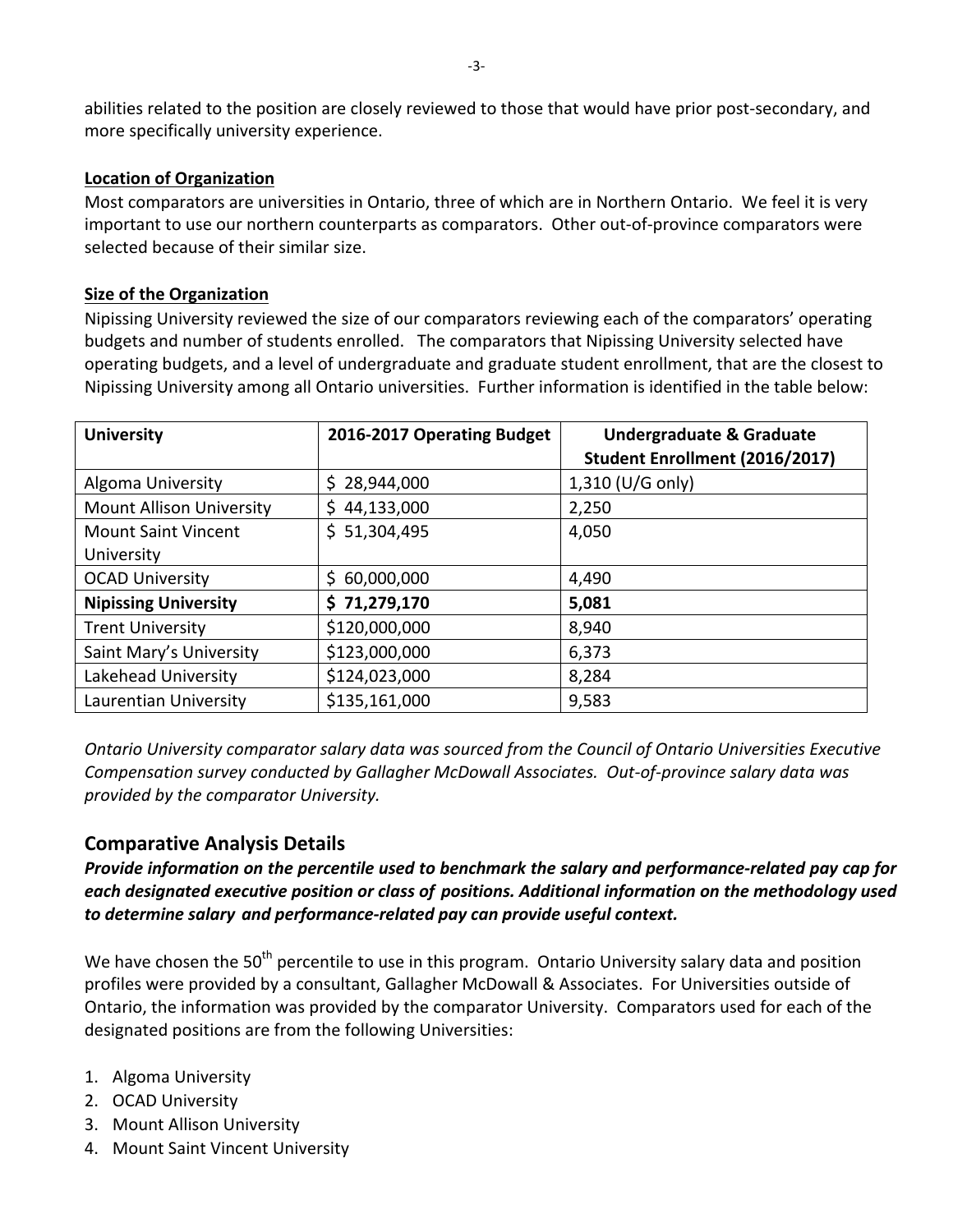- 5. Trent University
- 6. Saint Mary's University
- 7. Lakehead University
- 8. Laurentian University

The descriptions for each position compared to, along with the  $50<sup>th</sup>$  percentiles for salaries, is included below: 

### **President & Vice-Chancellor**

50<sup>th</sup> Percentile: \$300,000

### Reports to: Board of Governors

Serve as the Chief Executive Officer of the University to provide institutional leadership and oversight. Develop and drive mission and strategy, and act as the principal ambassador of the University. Define the strategic vision, mandate, and direction. Lead the setting of University goals and the determination of priorities and allocation of resources. Lead the creation, implementation and compliance with University strategic and policy frameworks. Lead the executive leadership team in the operation of the University and the use of its resources. Direct fund development initiatives and cultivate University donors. Identify new revenue sources, opportunities for innovation, high-quality investments, and potential cost reductions to align with strategic priorities and meeting fiscal requirements. Develop strategies to enhance overall reputation of the University. Foster partnerships and connections between research, industry and the community at large. Establish and enhance provincial, national and international collaborations. Build and maintain relationships within the University community and its constituents, students, faculty, staff, administration, alumni, the Board of Governors, the Board of Trustees, the local community, industry, government, and other public, corporate and individual funders. Anticipate trends in post-secondary education, identify potential impact to the University and guide the University through issues and challenges.

## **Provost & Vice-President, Academic & Research**

50<sup>th</sup> Percentile: \$222,000

## Reports to: President & Vice-Chancellor

Serve as the academic leader/chief academic and budget officer of the University, and the principal advisor on academic matters. Works closely with the President, Vice-Presidents, Deans, and Faculty to develop academic programming and to advance the University's strategic plans. Create, develop, and promote the academic mission of the University. Lead curriculum and program development, including program quality assurance, faculty recruitment, retention, and development, and the design of enrollment strategies. Responsible for the allocation of the University's academic resources, and collaborates mostly with the Dean's and the other Vice-Presidents, on the development and implementation of the University's annual academic budget. Establish the strategic directions of the University's information technology resources, preparing and maintaining long-term information systems plans. Partner with leadership across the University to determine information needs and solutions. Plays a major role in faculty and academic staff relations, and in the planning process of all academic activity. The scope of the role typically includes responsibility for some or all of the following: Student Affairs, Graduate Studies, Human Resources, Registrar services/Enrollment Management, Library Services, and information systems and technology.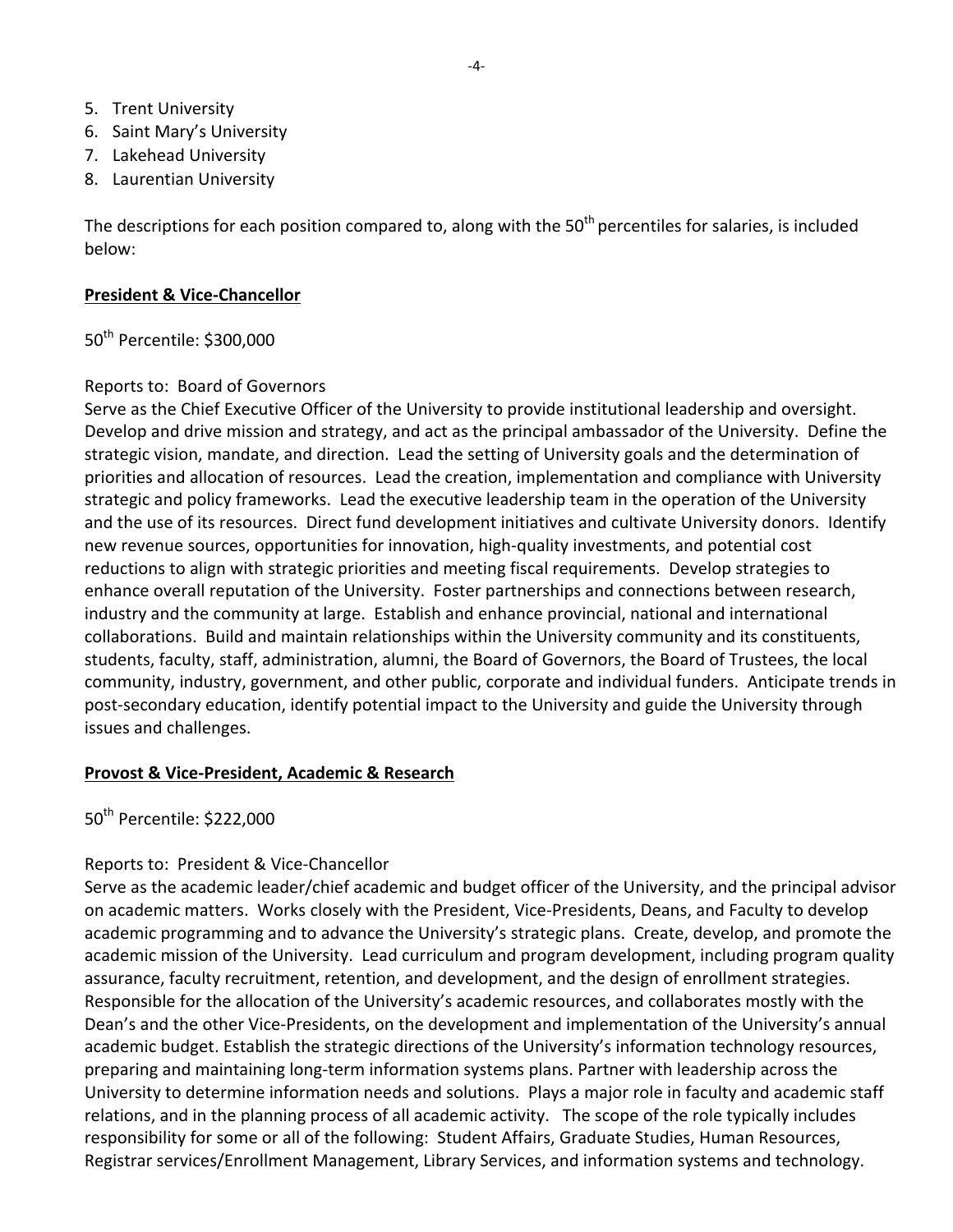#### **Vice-President, Finance & Administration**

## 50<sup>th</sup> Percentile: \$204,000

#### Reports to: President & Vice-Chancellor

Responsible for the leadership, direction, development, and planning of the University's operational units which includes Finance and one or more of the following: Human Resources, Information Technology, Legal, Facilities Management, Ancillary Services. Provide strategic financial leadership and direction to the operation including financial planning, budget support, and reporting to management and the finance, audit, and the governance committees of the Board of Governors. Responsible for the strategic development, design, implementation, and leadership of human resource priorities, operations, and services encompassing all or some of the following; employee and labour relations; total compensation; HRIS; talent acquisition; performance management; equity and inclusion; workforce planning; learning and development; and occupational health and safety. Responsible for providing oversight for physical resources, operations, maintenance, capital projects and construction, planning and security. Review, assess and recommend campus real estate land development. Lead, direct, and assess the University's ancillary services including housing, residences, food services, campus beverage services, and parking services. Set operational strategy for other administrative functions, depending on the portfolio, and is responsible for policy development, interpretation and administration.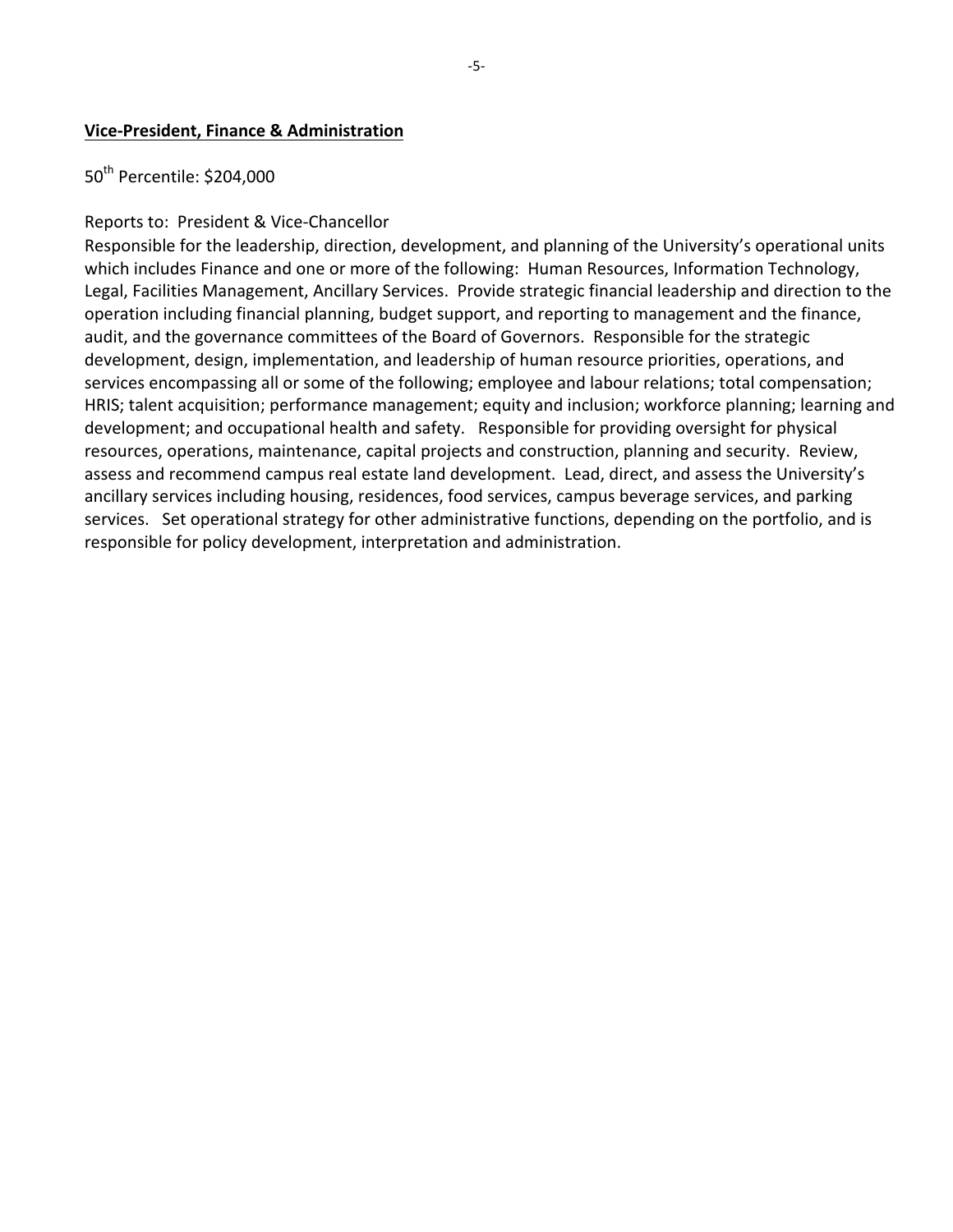# **C. Pay Structure**

*Provide information on the salary and performance-related pay cap for each designated executive position or class of positions. Additional information on the salary ranges and performance-related pay structure can provide useful context.*

| <b>Executive Position or Class</b><br>of Positions | <b>Salary</b><br>Range<br><b>Minimum</b><br>(\$) | <b>Job Rate</b><br>(\$) | <b>Salary</b><br>Range<br><b>Maximum</b><br>(\$) | <b>Target</b><br>Annual<br>Performance<br>- related pay | <b>Maximum</b><br>Annual<br>Performance -<br>related Pay (% of<br>salary) | Salary and<br>Performance -<br>related Pay Cap<br>(5) |
|----------------------------------------------------|--------------------------------------------------|-------------------------|--------------------------------------------------|---------------------------------------------------------|---------------------------------------------------------------------------|-------------------------------------------------------|
| President & Vice-<br>Chancellor                    | 250,000                                          | 250,000                 | 300,000                                          | 0%                                                      | 0%                                                                        | 300,000                                               |
| Provost & Vice-President,<br>Academic & Research   | 195,000                                          | 195,000                 | 222,000                                          | 0%                                                      | 0%                                                                        | 222,000                                               |
| Vice-President, Finance &<br>Administration        | 180,000                                          | 180,000                 | 204.000                                          | 0%                                                      | 0%                                                                        | 204,000                                               |

*Nipissing University does not provide performance-related pay.*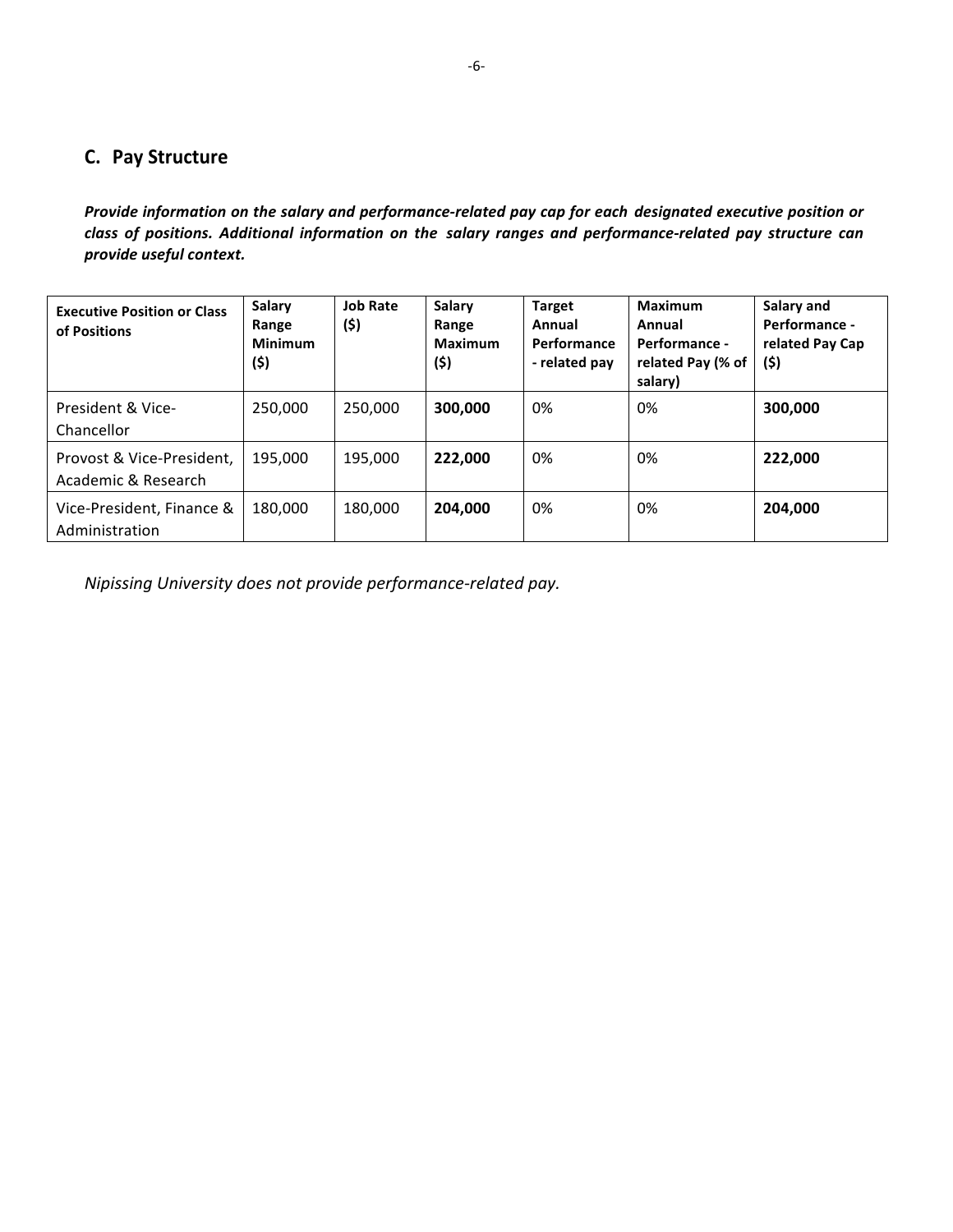# **D. Salary and Performance-related Pay Envelope**

*Provide the sum of salary and performance-related pay paid to designated executives for the most recently completed pay year. In addition, provide the maximum rate of increase to the salary and performance-related pay envelope. Additional information on why changes are necessary and how they were determined can provide useful context.*

| Sum of Salary and Performance-related Pay for the | <b>Maximum Rate of Increase to</b> |
|---------------------------------------------------|------------------------------------|
| Most Recently Completed Pay Year (\$)             | Envelope (%)                       |
| Total: \$640,000.00                               | 5%                                 |

*Nipissing University does not provide performance-related pay. Any adjustments in salary for designated* executives shall be approved by the Board of Governors and any adjustments to the salary pay envelope, by way of proration, shall also be determined by the Board of Governors.

### **Rationale regarding potential salary increases:**

### **Financial and compensation priorities of the Ontario government:**

The Ontario government has approved a balanced budget in 2017-2018 for the first time since 2008-2009.

In the 2017 Ontario Budget, it was outlined that the government would be enhancing 'its approach to ensure that employers are not only held accountable to specific requirements', and that employers also be consistent with responsible and transparent administration of executive compensation. The Budget also outlined that this enhanced approach would ensure that broader public-sector organizations are accountable for compensation decisions but also need to be able to attract and retain the necessary talent to deliver high-quality public services while managing public dollars responsibly.

### **Compensation trends:**

According to the Ontario Ministry of Labour, the 11-year average from 2006-2016 of the annual wage base increase for the provincial public sector was 1.82%. Most of these employees also receive annual increases for 'progress through the ranks' up to the maximum of their salary ranges.

## Proportion of the operating budget used for executive

Nipissing University's annual operating budget for the 2016-2017 academic year was \$71,279,179. The current annual pay envelope for the three designated positions (\$640,000.00) represents less than 1% of the University's operating budget. We have attached a chart to demonstrate that this is consistent with the eight comparator universities that have been used.

## **Expansion in operations:**

Nipissing University is not expected to experience any significant expansion that is not the result of significant organizational restructuring. The designated executive positions have had similar responsibilities for several years.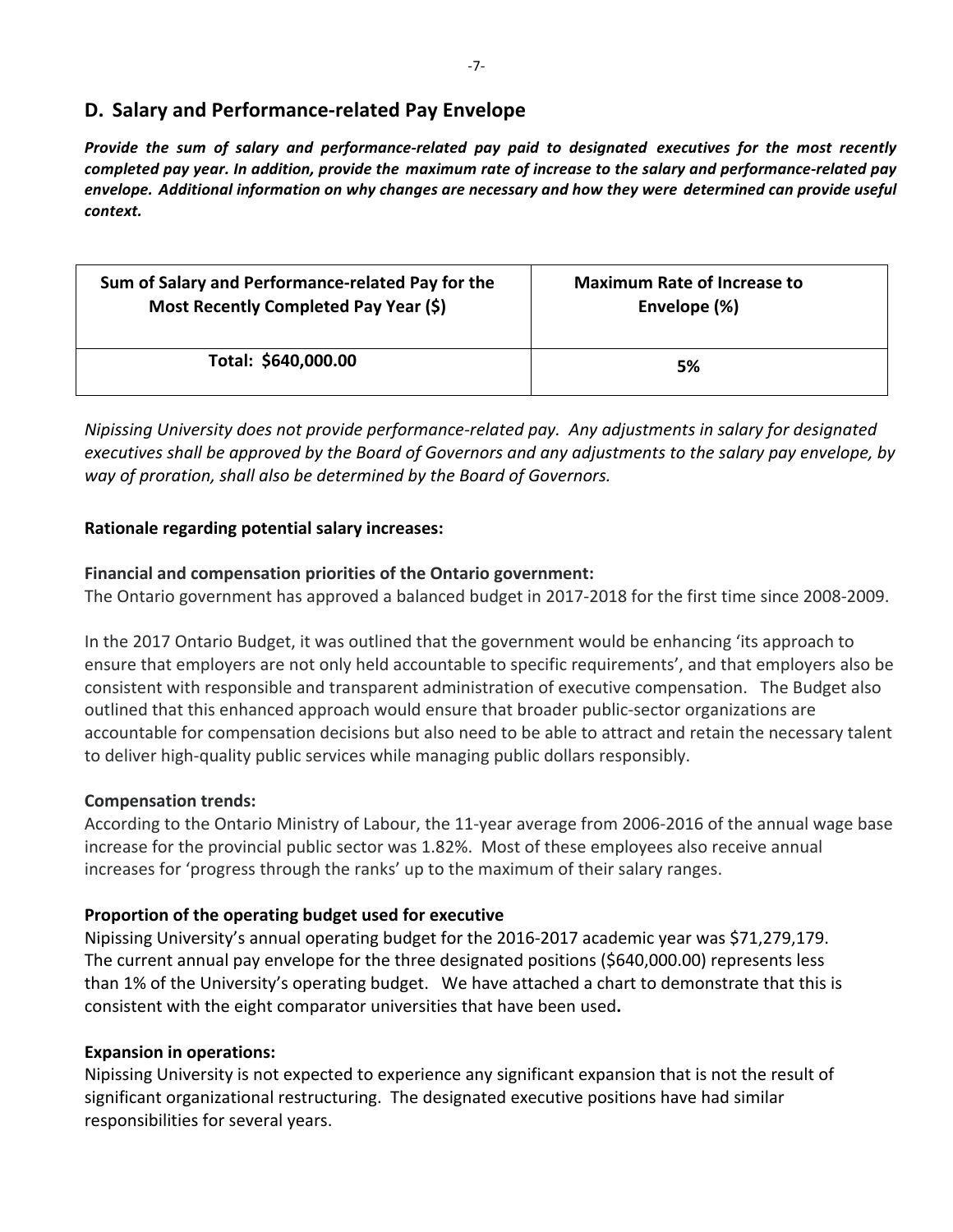### **Effect on the Ability to Attract and Retain Talent:**

The rate of turnover of executives among Canadian universities is very high. This can be seen by the number of appointments reported by University Affairs on a regular basis. It is very important for Nipissing University to be able to provide compensation that will continue to attract qualified candidates. 

Further, as the salaries of the positions in the management levels below the designated executives have continued to increase while the designated executives' salaries have remained frozen, the differential between the executives and the level below has continued to erode. Between 2011 and 2017, the average rate of increase (which includes both economic increases and 'progress-through the-ranks' increases) through the annual increase processes for non-designated managers and bargaining unit employees and faculty has ranged from 3% and 5.8% per year. The proposed increase to the pay envelope is necessary to avoid further compression.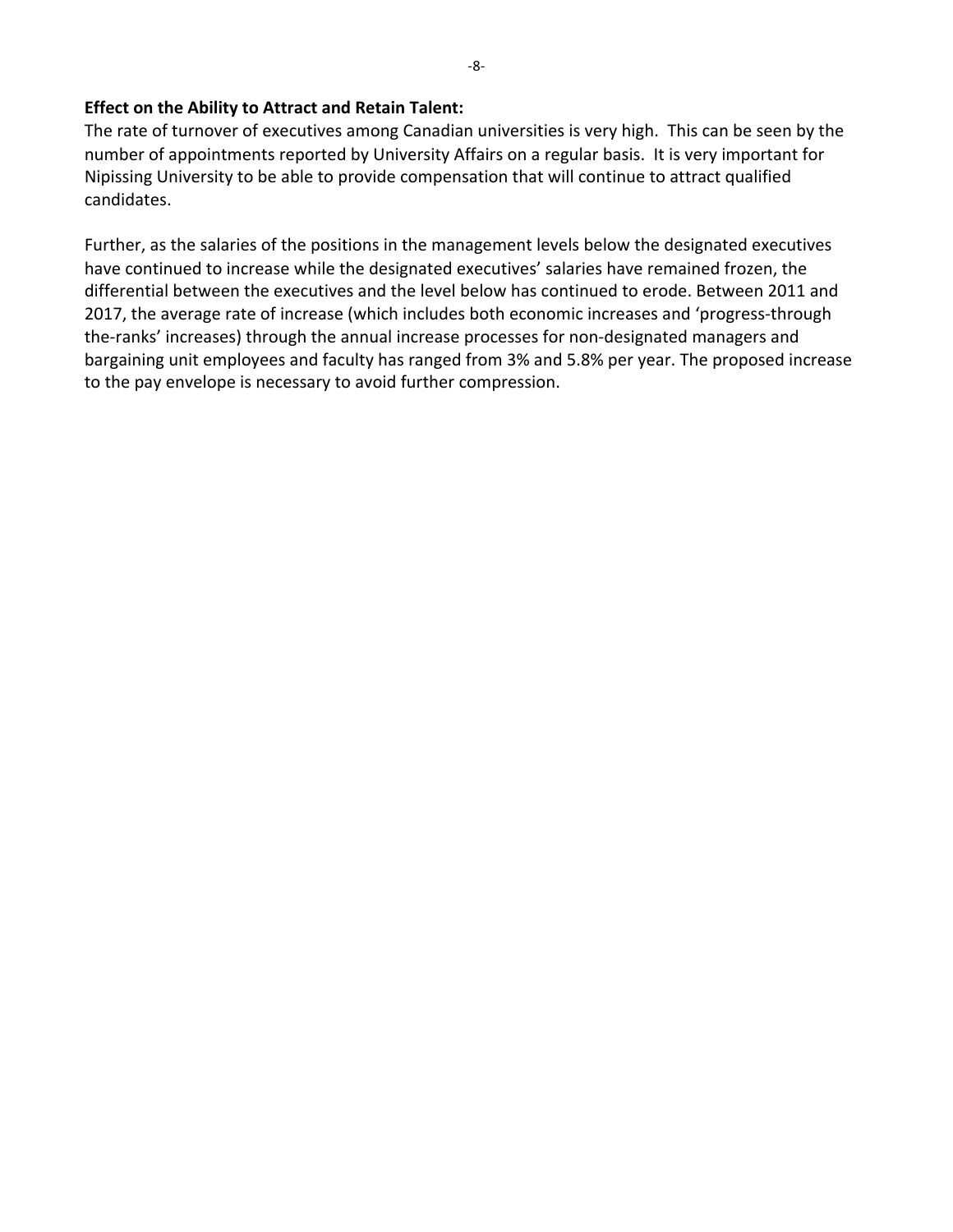# **E. Other Elements of Compensation**

*Provide information on any proposed compensation elements, other than salary and performance-related pay, that would be provided to designated executive positions or classes of positions but that are not generally provided in the same manner and relative amount to non-executive managers.*

*Include rationale outlining the critical business reasons that justify the provision of each proposed element of compensation.*

#### **Automobile Allowance**

Nipissing University provides an automobile allowance for the President & Vice-Chancellor position. The President and Vice-Chancellor is a designated executive position where a vehicle is required.

The role requires the incumbent to attend many external functions, meetings, etc. across the community and throughout the province which are critical for the operation of the University. Given the geographic location of Nipissing University, it is more cost effective to provide a vehicle allowance for travel than to provide rental vehicles or alternative travel arrangements.

#### **Administrative Leave**

Nipissing University provides Administrative Leave to academic administrators.

Administrative leaves are normally available to academic administrators across the university sector in both Ontario and across Canada. Administrative leaves are provided to those in senior academic positions in order to enable them to continue their academic research. This type of leave is similar to sabbatical leaves that are normally available to most faculty at universities across Ontario and Canada. Since administrative leave is commonly provided to academic administrators across the university sector, Nipissing University also provides administrative leave in order to be able to attract and retain experienced candidates to these positions.

### **Contact Information:**

Nipissing University Completed by - Executive Compensation Committee Jenny Mackie, Director, Human Resources Michelle Travers, Manager, Payroll Services Christine Dowdall, University Secretary/Access & Privacy Officer Gary Jodouin, Member, Board of Governors

100 College Drive, P.O. Box 5002 North Bay, ON P1B 8L7 Contact Telephone Number: 705-474-3450, extension 4668 Contact email address: jennym@nipissingu.ca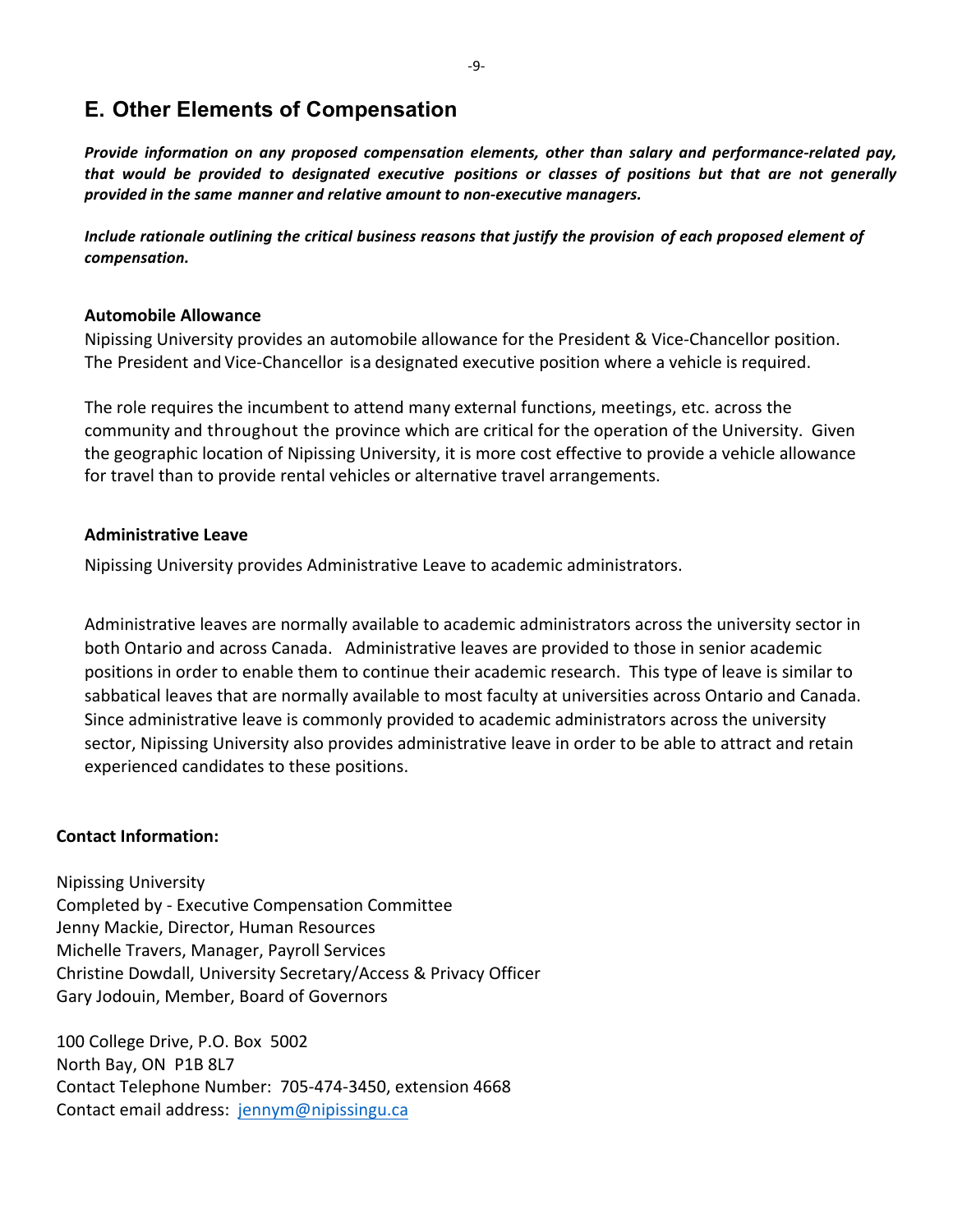#### **DESIGNATED EXECUTIVE SALARIES AND OPERATING BUDGET**

|            | <b>Operating Budget 2016-</b><br>2017 | President | President Salary as a % of<br>operating budget | <b>Provost &amp; Vice</b><br>President,<br>Academic | <b>Provost &amp; VP Academic</b><br>Salary as a % of<br>operating budget | <b>VP Finance &amp;</b><br><b>Administration</b> | <b>VP Finance and Admin</b><br>Salary as a % of<br>operating budget | <b>Total Salaries</b> | Total Salaries as %<br>of Operating Budget |
|------------|---------------------------------------|-----------|------------------------------------------------|-----------------------------------------------------|--------------------------------------------------------------------------|--------------------------------------------------|---------------------------------------------------------------------|-----------------------|--------------------------------------------|
|            | 28,944,000                            | 236,000   | 0.82%                                          | 163,000                                             | 0.56%                                                                    | 166,000                                          | 0.57%                                                               | 565,000               | 1.95%                                      |
|            | 44,133,000                            | 329,999   | 0.75%                                          | 204,000                                             | 0.46%                                                                    | 204,000                                          | 0.46%                                                               | 737,999               | 1.67%                                      |
|            | 51,304,495                            | 289,909   | 0.57%                                          | 194,000                                             | 0.38%                                                                    | 196,705                                          | 0.38%                                                               | 680,614               | 1.33%                                      |
|            | 60,000,000                            | 257,500   | 0.43%                                          | 222,000                                             | 0.37%                                                                    | 220,000                                          | 0.37%                                                               | 699,500               | 1.17%                                      |
|            | 71,279,170                            | 250,000   | 0.35%                                          | 210,000                                             | 0.29%                                                                    | 180,000                                          | 0.25%                                                               | 640,000               | 0.90%                                      |
|            | 120,000,000                           | 305,000   | 0.25%                                          | 240,000                                             | 0.20%                                                                    | 240,000                                          | 0.20%                                                               | 785,000               | 0.65%                                      |
|            | 124,023,000                           | 350,000   | 0.28%                                          | 245,000                                             | 0.20%                                                                    | 210,000                                          | 0.17%                                                               | 805,000               | 0.65%                                      |
|            | 135,161,000                           | 301,156   | 0.22%                                          | 223,650                                             | 0.17%                                                                    | 202,561                                          | 0.15%                                                               | 727,367               | 0.54%                                      |
|            | 140,741,000                           | 300,000   | 0.21%                                          | 240,000                                             | 0.17%                                                                    | 240,000                                          | 0.17%                                                               | 780,000               | 0.55%                                      |
| <b>P50</b> |                                       | 300000    |                                                | 222000                                              |                                                                          | 204000                                           |                                                                     |                       |                                            |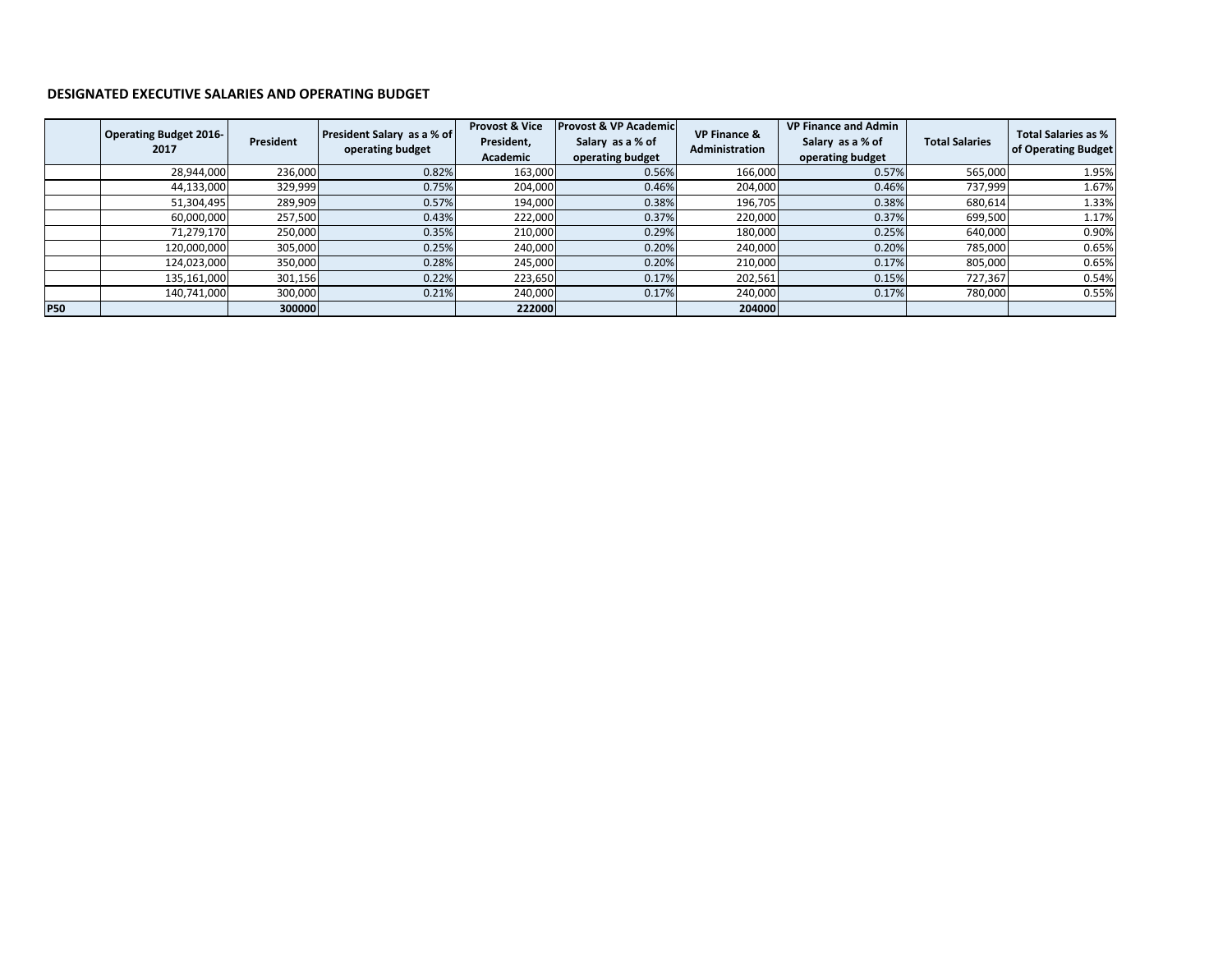

# Report

Nipissing University - Peer Group 1

Gallagher McDowall Associates 141 Adelaide Street W., Suite 905 Toronto, Ontario M5H 3L5 (416) 644-6584 compnetworx@ajg.com

Survey As Of Date: 01-Jan-2017



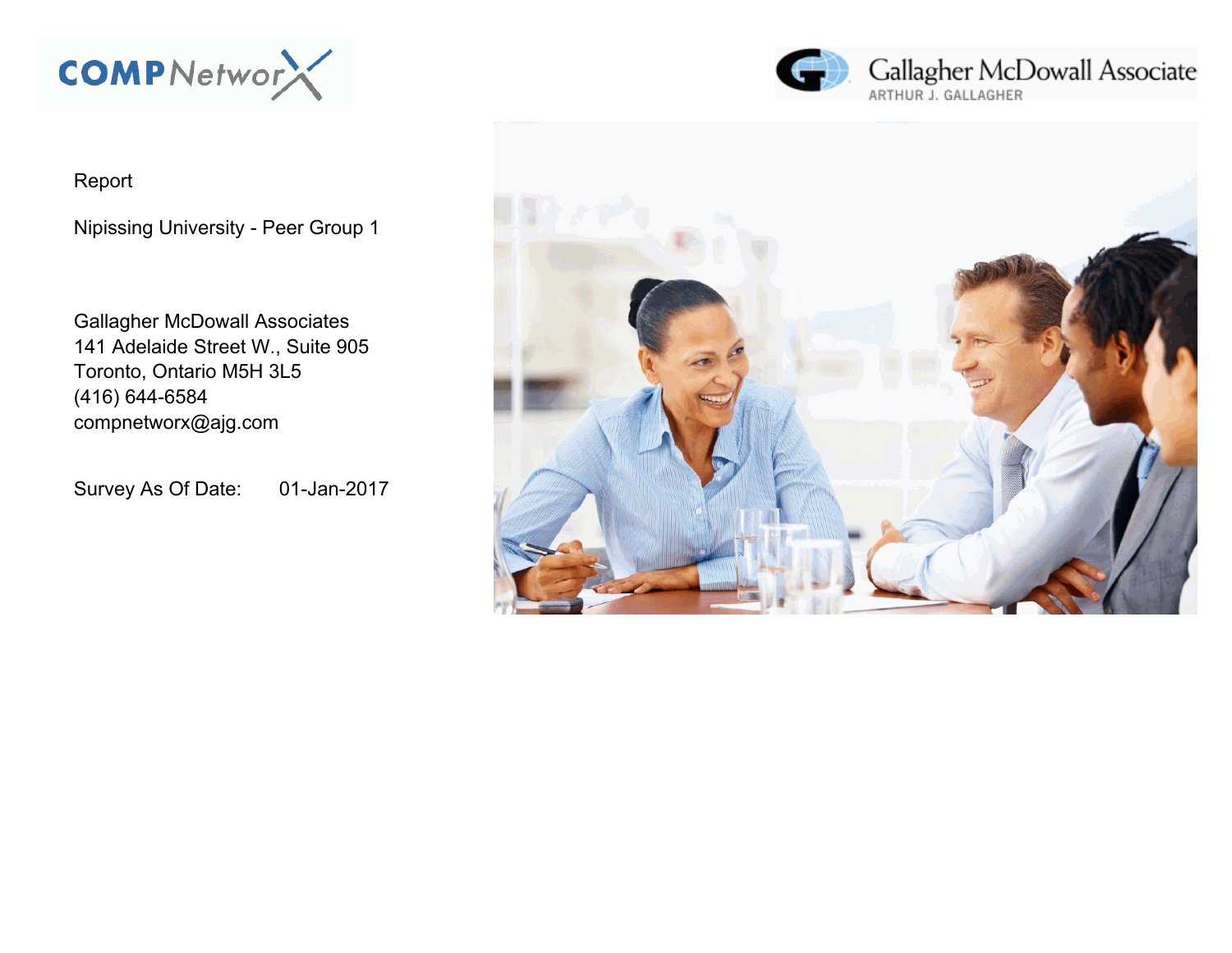#### **Selection Criteria**

| Peer Group                                           | Nipissing University Peer Group 1 |
|------------------------------------------------------|-----------------------------------|
| Show Data Comparison                                 | Yes                               |
| Compare Market Data Stat Element                     | P <sub>50</sub>                   |
| Exclude Your Data                                    | Yes                               |
| Apply Selection Criteria to your Organization's Data | No                                |

Copyright © 2017 McDowall Associates. All rights reserved.

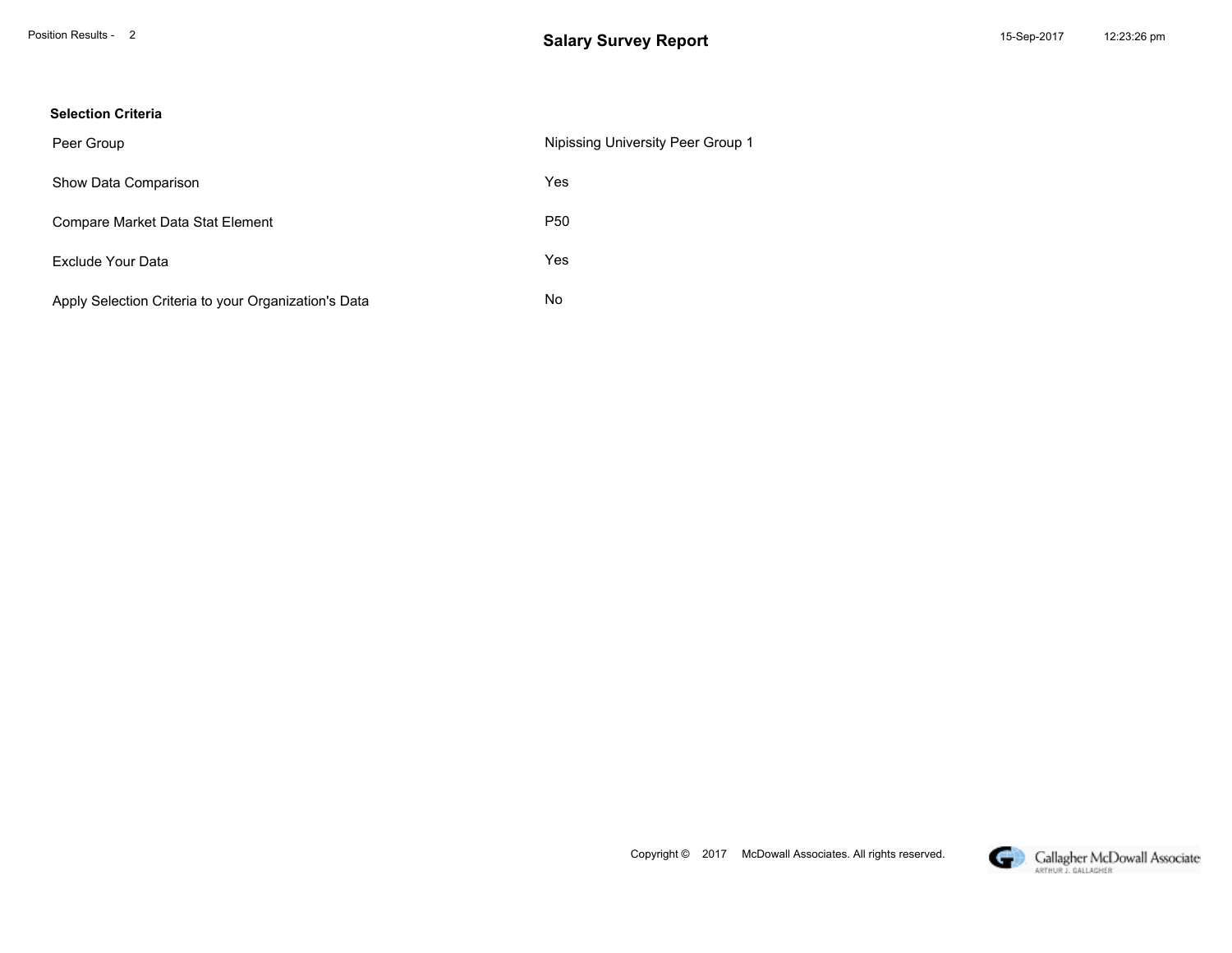#### **101 President or Executive Head/Vice Chancellor**

#### Reports To: Board of Governors

Serve as the Chief Executive Officer of the University to provide institutional leadership and oversight, develop and drive mission and strategy, and act as the principal ambassador of the University. Define the strategic vision, mandate and direction. Lead the setting of University goals and the determination of priorities and allocation of resources. Lead the creation, implementation and compliance with University strategic and policy frameworks. Lead the executive leadership team in the operation of the University and the use of its resources. Direct fund development initiatives and cultivate University donors. Identify new revenue sources, opportunities for innovation, high-quality investments, and potential cost reductions to align with strategic priorities and meeting fiscal requirements. Develop strategies to enhance the overall reputation of the University. Foster partnerships and connections between research, industry and the community at large. Establish and enhance provincial, national, and international collaborations. Build and maintain relationships within the University community and its constituents: students, faculty, staff, administration, alumni, the Board of Governors, the Board of Trustees, the local community, industry, government, and other public, corporate, and individual funders. Anticipate trends in post-secondary education, identify potential impact to the University and guide the University through issues and challenges.

| <b>Quality of Match</b>     | Lower | 0%                    | Match          |                | 100%                     | Higher  |                          | 0%      |                          |            |                          |                |                          |                                         |
|-----------------------------|-------|-----------------------|----------------|----------------|--------------------------|---------|--------------------------|---------|--------------------------|------------|--------------------------|----------------|--------------------------|-----------------------------------------|
|                             |       |                       |                |                |                          |         |                          |         |                          |            |                          |                |                          | ------- Your Organizations's Data ----- |
| <b>Compensation Element</b> |       | Org / Inc<br>Weighted | No. Of<br>Orgs | No. Of<br>Incs | Eligible<br>Percentage   | Average | P <sub>10</sub>          | P25     | <b>P50</b>               | <b>P75</b> | <b>P90</b>               | No. Of<br>Incs | Average                  | Difference %                            |
| Range Min/1st Step          |       | <b>ORG</b>            |                |                | ۰                        |         | $\overline{\phantom{a}}$ |         | ۰                        |            |                          | 0              | ٠                        | $\overline{\phantom{a}}$                |
| Mid Point/Final Step        |       | <b>ORG</b>            |                |                | $\overline{\phantom{a}}$ |         |                          |         | ۰                        |            |                          | $\mathbf 0$    |                          |                                         |
| Range Max/Final Step        |       | <b>ORG</b>            |                |                | $\overline{\phantom{a}}$ |         | $\overline{\phantom{a}}$ |         |                          |            |                          | $\mathbf 0$    |                          |                                         |
| <b>Actual Base Salary</b>   |       | <b>ORG</b>            | 8              | 8              | $\overline{\phantom{a}}$ | \$292.8 | $\overline{\phantom{a}}$ | \$251.5 | \$295.9                  | \$333.2    |                          |                | \$250.0                  | $-18.4%$                                |
| Maximum Framework Salary    |       | <b>ORG</b>            | 8              | 8              | $\overline{\phantom{a}}$ | \$292.8 | $\overline{\phantom{a}}$ | \$251.5 | \$295.9                  | \$333.2    | $\overline{\phantom{a}}$ |                | \$250.0                  | $-18.4%$                                |
| Elig Bonus                  |       | <b>ORG</b>            | $\overline{2}$ | 2              | $\overline{\phantom{a}}$ |         |                          |         | $\overline{\phantom{a}}$ |            |                          | 0              | $\overline{\phantom{a}}$ |                                         |
| Target Bonus Max Percent    |       | <b>ORG</b>            | $\overline{2}$ | $\overline{2}$ |                          |         |                          |         |                          |            |                          | 0              |                          |                                         |
| Max 304 STI %               |       | <b>ORG</b>            | $\overline{2}$ | $\overline{2}$ |                          |         |                          |         |                          |            |                          | $\mathbf 0$    |                          |                                         |
| <b>Actual Bonus Recvd</b>   |       | <b>ORG</b>            | $\overline{2}$ | $\overline{2}$ | $\overline{\phantom{a}}$ | ۰       | $\overline{\phantom{a}}$ |         | ۰                        |            |                          | $\mathbf 0$    |                          |                                         |
| <b>Actual Total Cash</b>    |       | <b>ORG</b>            | 8              | 8              | $\overline{\phantom{a}}$ | \$298.8 | $\overline{\phantom{a}}$ | \$251.5 | \$303.1                  | \$342.5    |                          |                | \$250.0                  | $-21.2%$                                |
| Framework Total Cash        |       | <b>ORG</b>            | 8              | 8              | $\overline{\phantom{a}}$ | \$298.8 | $\overline{\phantom{a}}$ | \$251.5 | \$303.1                  | \$342.5    | ۰.                       |                | \$250.0                  | $-21.2%$                                |

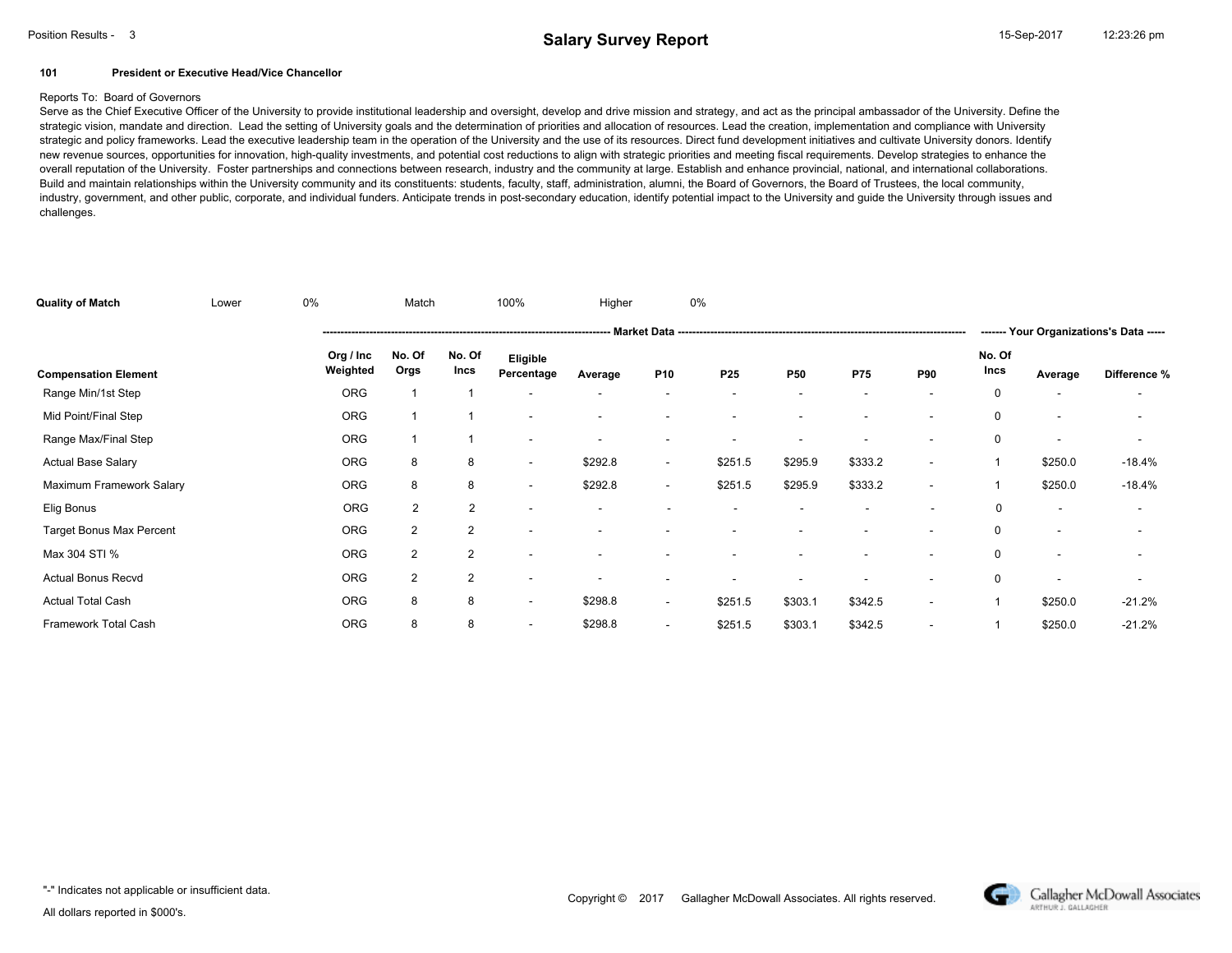#### **101 President or Executive Head/Vice Chancellor**

#### Reports To: Board of Governors

Serve as the Chief Executive Officer of the University to provide institutional leadership and oversight, develop and drive mission and strategy, and act as the principal ambassador of the University. Define the strategic vision, mandate and direction. Lead the setting of University goals and the determination of priorities and allocation of resources. Lead the creation, implementation and compliance with University strategic and policy frameworks. Lead the executive leadership team in the operation of the University and the use of its resources. Direct fund development initiatives and cultivate University donors. Identify new revenue sources, opportunities for innovation, high-quality investments, and potential cost reductions to align with strategic priorities and meeting fiscal requirements. Develop strategies to enhance the overall reputation of the University. Foster partnerships and connections between research, industry and the community at large. Establish and enhance provincial, national, and international collaborations. Build and maintain relationships within the University community and its constituents: students, faculty, staff, administration, alumni, the Board of Governors, the Board of Trustees, the local community, industry, government, and other public, corporate, and individual funders. Anticipate trends in post-secondary education, identify potential impact to the University and guide the University through issues and challenges.

| <b>Quality of Match</b>         | Lower | 0%                    | Match          |                | 100%                     | Higher  |                          | 0%      |            |            |                          |                |                          |                                         |
|---------------------------------|-------|-----------------------|----------------|----------------|--------------------------|---------|--------------------------|---------|------------|------------|--------------------------|----------------|--------------------------|-----------------------------------------|
|                                 |       | --- Market Data       |                |                |                          |         |                          |         |            |            |                          |                |                          | ------- Your Organizations's Data ----- |
| <b>Compensation Element</b>     |       | Org / Inc<br>Weighted | No. Of<br>Orgs | No. Of<br>Incs | Eligible<br>Percentage   | Average | P <sub>10</sub>          | P25     | <b>P50</b> | <b>P75</b> | <b>P90</b>               | No. Of<br>Incs | Average                  | Difference %                            |
| Range Min/1st Step              |       | <b>INC</b>            |                |                |                          |         |                          |         |            |            |                          | 0              |                          |                                         |
| Mid Point/Final Step            |       | <b>INC</b>            |                |                |                          |         | ٠                        |         | ۰          |            |                          | $\mathbf 0$    | ٠                        | $\overline{\phantom{a}}$                |
| Range Max/Final Step            |       | <b>INC</b>            |                |                | $\overline{\phantom{a}}$ |         | ٠                        |         | ۰          |            |                          | $\mathbf 0$    |                          | $\overline{\phantom{a}}$                |
| <b>Actual Base Salary</b>       |       | <b>INC</b>            | 8              | 8              | $\overline{\phantom{a}}$ | \$292.8 | $\overline{\phantom{a}}$ | \$251.5 | \$295.9    | \$333.2    | ۰.                       |                | \$250.0                  | $-18.4%$                                |
| Maximum Framework Salary        |       | <b>INC</b>            | 8              | 8              | $\overline{\phantom{a}}$ | \$292.8 | $\overline{\phantom{a}}$ | \$251.5 | \$295.9    | \$333.2    | $\overline{\phantom{a}}$ |                | \$250.0                  | $-18.4%$                                |
| Elig Bonus                      |       | <b>INC</b>            | $\overline{2}$ | $\overline{2}$ | 25.0%                    | ۰       |                          | ٠       | ٠          |            |                          | 0              | $\overline{\phantom{a}}$ |                                         |
| <b>Target Bonus Max Percent</b> |       | <b>INC</b>            | 2              | 2              | $\overline{\phantom{a}}$ |         |                          |         |            |            |                          | 0              |                          |                                         |
| Max 304 STI %                   |       | <b>INC</b>            | $\overline{2}$ | $\overline{2}$ | $\overline{\phantom{a}}$ |         |                          |         | ۰          |            |                          | $\mathbf 0$    |                          |                                         |
| <b>Actual Bonus Recvd</b>       |       | <b>INC</b>            | 2              | $\overline{2}$ | $\overline{\phantom{a}}$ |         | ٠                        |         | ۰          |            | <b>.</b>                 | $\mathbf 0$    |                          | $\overline{\phantom{a}}$                |
| <b>Actual Total Cash</b>        |       | <b>INC</b>            | 8              | 8              | $\overline{\phantom{a}}$ | \$298.8 | $\overline{\phantom{a}}$ | \$251.5 | \$303.1    | \$342.5    | $\overline{\phantom{a}}$ |                | \$250.0                  | $-21.2%$                                |
| Framework Total Cash            |       | <b>INC</b>            | 8              | 8              | $\overline{\phantom{a}}$ | \$298.8 | ٠                        | \$251.5 | \$303.1    | \$342.5    |                          |                | \$250.0                  | $-21.2%$                                |

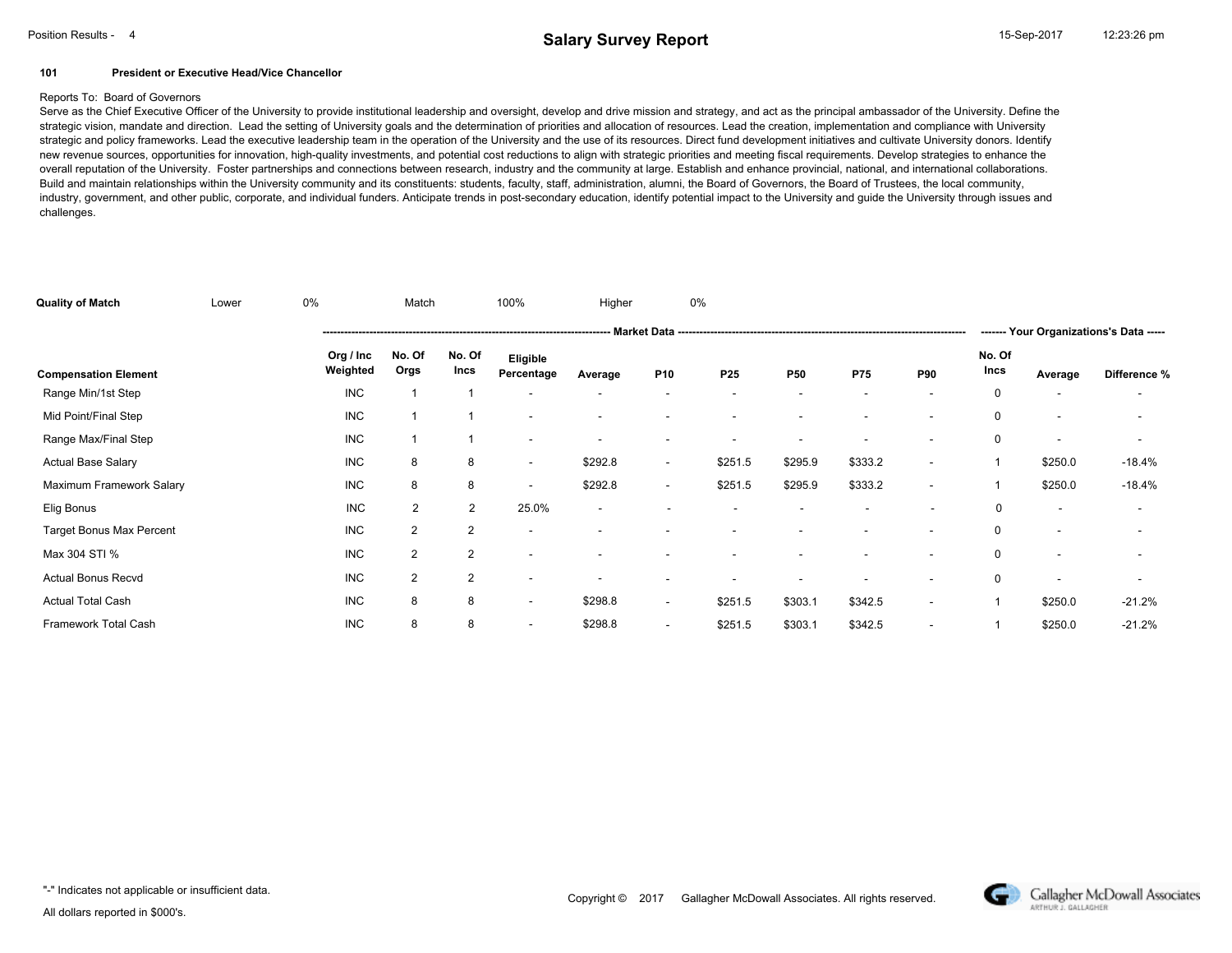#### **102a Vice President, Academic and Provost**

#### Reports To: President and Vice Chancellor

Serve as the academic leader/chief academic and budget officer of the university, and the principal advisor on academic matters. Works closely with the president, vice-presidents, deans and faculty to develop academic programming and to advance the university's strategic plans. Create, develop, and promote the academic mission of the University. Lead curriculum and program development, including program quality assurance, faculty recruitment, retention, and development, and the design of enrolment strategies. Responsible for the allocation of the University's academic resources, and collaborates closely with the Deans and the other Vice Presidents on the development and implementation of the University's annual academic budget. Establish the strategic direction of the University's information technology resources, preparing and maintaining long term information systems plans. Partner with leadership across the University to determine information needs and solutions. Plays a major role in faculty and academic staff relations, and in the planning process of all academic activity. The scope of the role typically includes responsibility for some or all of the following: Student Affairs, Graduate Studies, Human Resources, Registrar Services/ Enrolment Management, Library Services, and Information Systems and Technology.

| <b>Quality of Match</b>     | Lower | 12%                   | Match          |                | 88%                      | Higher  |                          | 0%                       |                          |            |                          |                |                          |                                         |
|-----------------------------|-------|-----------------------|----------------|----------------|--------------------------|---------|--------------------------|--------------------------|--------------------------|------------|--------------------------|----------------|--------------------------|-----------------------------------------|
|                             |       |                       |                |                |                          |         |                          |                          |                          |            |                          |                |                          | ------- Your Organizations's Data ----- |
| <b>Compensation Element</b> |       | Org / Inc<br>Weighted | No. Of<br>Orgs | No. Of<br>Incs | Eligible<br>Percentage   | Average | P <sub>10</sub>          | P <sub>25</sub>          | P50                      | <b>P75</b> | P90                      | No. Of<br>Incs | Average                  | Difference %                            |
| Range Min/1st Step          |       | <b>ORG</b>            | 2              | $\overline{2}$ |                          |         |                          |                          |                          |            |                          | 0              |                          |                                         |
| Mid Point/Final Step        |       | <b>ORG</b>            | $\overline{2}$ | $\overline{2}$ | $\overline{\phantom{a}}$ |         |                          |                          |                          |            |                          | 0              | $\overline{\phantom{a}}$ |                                         |
| Range Max/Final Step        |       | ORG                   | $\overline{2}$ | $\overline{2}$ |                          |         |                          |                          |                          |            |                          | 0              | $\overline{\phantom{a}}$ |                                         |
| <b>Actual Base Salary</b>   |       | <b>ORG</b>            | $\overline{7}$ | $\overline{7}$ | $\overline{\phantom{a}}$ | \$240.3 | $\overline{\phantom{a}}$ | \$222.0                  | \$240.0                  | \$270.0    | $\overline{\phantom{a}}$ |                | \$210.0                  | $-14.3%$                                |
| Maximum Framework Salary    |       | <b>ORG</b>            | 8              | 8              | $\overline{\phantom{a}}$ | \$234.4 | $\sim$                   | \$215.3                  | \$232.0                  | \$266.9    | $\overline{\phantom{a}}$ |                | \$210.0                  | $-10.5%$                                |
| Elig Bonus                  |       | <b>ORG</b>            | 3              | 3              | ٠                        |         | $\overline{\phantom{a}}$ | $\overline{\phantom{a}}$ | $\overline{\phantom{a}}$ |            | ٠                        | 0              | $\overline{\phantom{a}}$ |                                         |
| Target Bonus Max Percent    |       | <b>ORG</b>            | 3              | 3              | ۰                        | 5.7%    |                          |                          |                          |            |                          | 0              |                          |                                         |
| Max 304 STI %               |       | ORG                   | 3              | 3              | ۰                        | 5.7%    |                          |                          |                          |            |                          | 0              |                          |                                         |
| <b>Actual Bonus Recvd</b>   |       | <b>ORG</b>            | 3              | 3              | $\overline{\phantom{a}}$ | \$14.2  | $\overline{\phantom{a}}$ |                          |                          |            |                          | 0              |                          |                                         |
| <b>Actual Total Cash</b>    |       | ORG                   | $\overline{7}$ | $\overline{7}$ | $\overline{\phantom{a}}$ | \$246.4 | $\overline{\phantom{a}}$ | \$223.7                  | \$240.0                  | \$273.0    |                          |                | \$210.0                  | $-14.3%$                                |
| Framework Total Cash        |       | <b>ORG</b>            | 8              | 8              | $\overline{\phantom{a}}$ | \$239.7 | $\overline{\phantom{a}}$ | \$222.4                  | \$232.0                  | \$270.5    | ۰.                       |                | \$210.0                  | $-10.5%$                                |

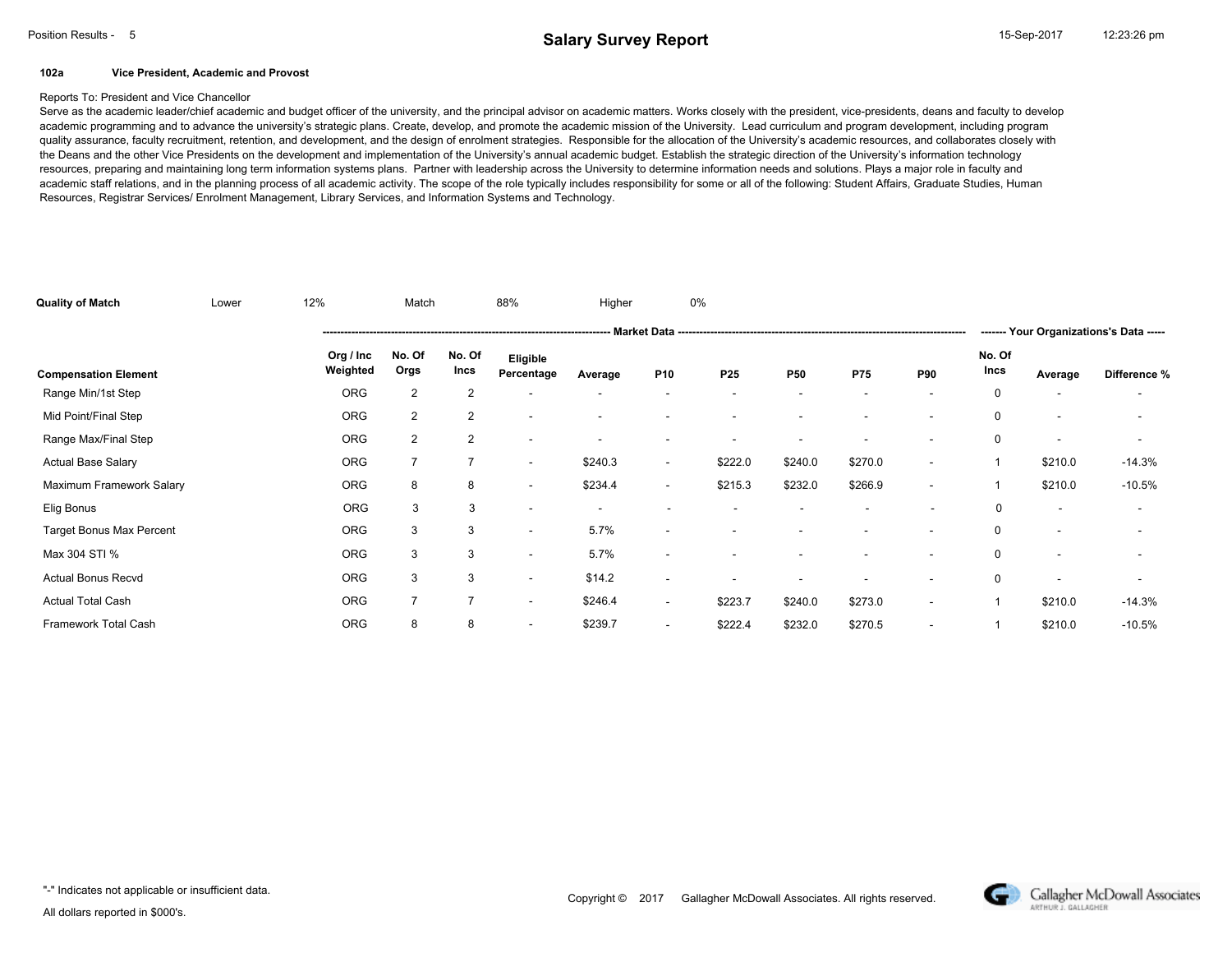#### **102a Vice President, Academic and Provost**

#### Reports To: President and Vice Chancellor

Serve as the academic leader/chief academic and budget officer of the university, and the principal advisor on academic matters. Works closely with the president, vice-presidents, deans and faculty to develop academic programming and to advance the university's strategic plans. Create, develop, and promote the academic mission of the University. Lead curriculum and program development, including program quality assurance, faculty recruitment, retention, and development, and the design of enrolment strategies. Responsible for the allocation of the University's academic resources, and collaborates closely with the Deans and the other Vice Presidents on the development and implementation of the University's annual academic budget. Establish the strategic direction of the University's information technology resources, preparing and maintaining long term information systems plans. Partner with leadership across the University to determine information needs and solutions. Plays a major role in faculty and academic staff relations, and in the planning process of all academic activity. The scope of the role typically includes responsibility for some or all of the following: Student Affairs, Graduate Studies, Human Resources, Registrar Services/ Enrolment Management, Library Services, and Information Systems and Technology.

| <b>Quality of Match</b>         | Lower | 12%                   | Match          |                | 88%                      | Higher                   |                          | 0%                       |                          |            |                          |                |                          |                          |
|---------------------------------|-------|-----------------------|----------------|----------------|--------------------------|--------------------------|--------------------------|--------------------------|--------------------------|------------|--------------------------|----------------|--------------------------|--------------------------|
|                                 |       |                       |                |                |                          |                          |                          |                          |                          |            |                          |                |                          |                          |
| <b>Compensation Element</b>     |       | Org / Inc<br>Weighted | No. Of<br>Orgs | No. Of<br>Incs | Eligible<br>Percentage   | Average                  | P <sub>10</sub>          | P <sub>25</sub>          | <b>P50</b>               | <b>P75</b> | <b>P90</b>               | No. Of<br>Incs | Average                  | Difference %             |
| Range Min/1st Step              |       | <b>INC</b>            | 2              | $\overline{2}$ |                          |                          |                          |                          |                          |            |                          | 0              |                          |                          |
| Mid Point/Final Step            |       | <b>INC</b>            | $\overline{2}$ | 2              | $\overline{\phantom{a}}$ |                          |                          |                          | ۰                        |            |                          | $\mathbf 0$    |                          | $\overline{\phantom{a}}$ |
| Range Max/Final Step            |       | <b>INC</b>            | $\overline{2}$ | $\overline{2}$ | ٠                        |                          | $\overline{\phantom{a}}$ |                          |                          |            |                          | $\mathbf 0$    |                          |                          |
| <b>Actual Base Salary</b>       |       | <b>INC</b>            | $\overline{7}$ | $\overline{7}$ | $\overline{\phantom{a}}$ | \$240.3                  | $\overline{\phantom{a}}$ | \$222.0                  | \$240.0                  | \$270.0    | $\overline{\phantom{a}}$ |                | \$210.0                  | $-14.3%$                 |
| Maximum Framework Salary        |       | <b>INC</b>            | 8              | 8              | $\overline{\phantom{a}}$ | \$234.4                  | $\overline{\phantom{a}}$ | \$215.3                  | \$232.0                  | \$266.9    | $\overline{\phantom{a}}$ |                | \$210.0                  | $-10.5%$                 |
| Elig Bonus                      |       | <b>INC</b>            | 3              | 3              | 37.5%                    | $\overline{\phantom{a}}$ | $\overline{\phantom{a}}$ | $\overline{\phantom{a}}$ | $\overline{\phantom{a}}$ |            |                          | 0              | $\overline{\phantom{a}}$ | $\overline{\phantom{a}}$ |
| <b>Target Bonus Max Percent</b> |       | <b>INC</b>            | 3              | 3              | ۰                        | 5.7%                     |                          |                          |                          |            |                          | $\mathbf 0$    |                          |                          |
| Max 304 STI %                   |       | <b>INC</b>            | 3              | 3              | ۰                        | 5.7%                     | $\overline{\phantom{a}}$ |                          | ٠                        |            |                          | $\mathbf 0$    |                          |                          |
| <b>Actual Bonus Recvd</b>       |       | <b>INC</b>            | 3              | 3              | ٠                        | \$14.2                   | $\overline{\phantom{a}}$ |                          |                          |            |                          | $\mathbf 0$    |                          | $\overline{\phantom{a}}$ |
| <b>Actual Total Cash</b>        |       | <b>INC</b>            | 7              | $\overline{7}$ | ۰                        | \$246.4                  | $\overline{\phantom{a}}$ | \$223.7                  | \$240.0                  | \$273.0    | $\overline{\phantom{a}}$ |                | \$210.0                  | $-14.3%$                 |
| Framework Total Cash            |       | <b>INC</b>            | 8              | 8              | $\sim$                   | \$239.7                  | $\overline{\phantom{a}}$ | \$222.4                  | \$232.0                  | \$270.5    | $\overline{\phantom{a}}$ |                | \$210.0                  | $-10.5%$                 |

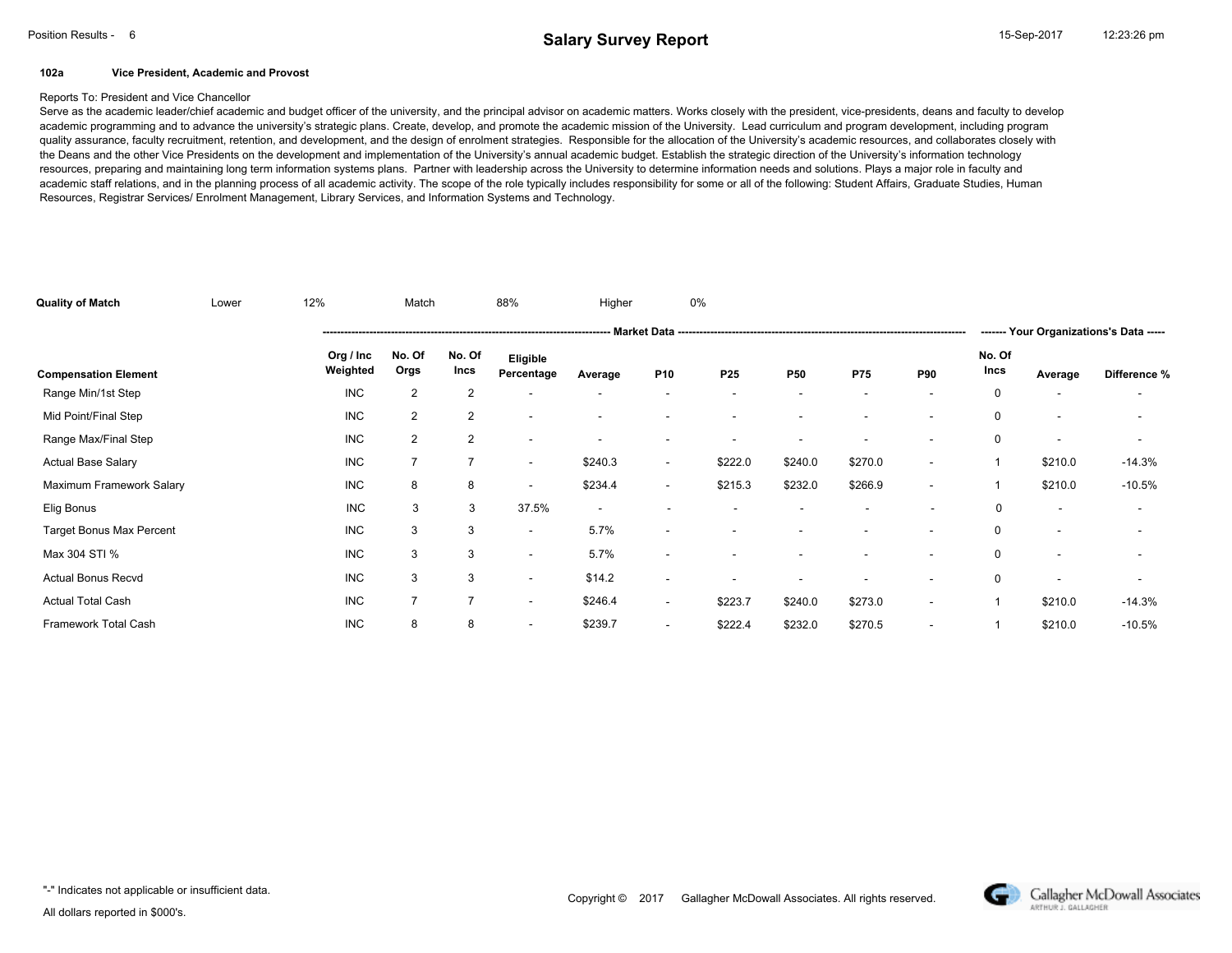#### **107a Vice President, Finance and Administration**

#### Reports to: President and Vice Chancellor

Responsible for the leadership, direction, development, and planning of the University's operational units which includes Finance and one or more of the following: human resources, information technology, legal, facilities management, ancillary services. Provide strategic financial leadership and direction to the organization including financial planning, budget support, and reporting to management and the Finance, Audit, and the Governance Committees of the Board of Governors. Responsible for the strategic development, design, implementation, and leadership of human resource priorities, operations and services encompassing all or some of the following: employee and labour relations; total compensation; HRIS; talent acquisition; performance management; equity and inclusion; workforce planning; learning and development; and occupational health and safety. Responsible for providing oversight for physical resources, operations, maintenance, capital projects and construction, planning and security. Review, assess and recommend campus real estate land development. Lead, direct, and assess the University's ancillary services including housing, residences, food services, campus beverage services, and parking services. Set operational strategy for other administrative functions, depending on the portfolio, and is responsible for policy development, interpretation and administration.

| <b>Quality of Match</b>         | Lower | 0%                    | Match          |                | 100%                     | Higher  |                          | 0%                       |                          |                          |                          |                |                          |                                         |
|---------------------------------|-------|-----------------------|----------------|----------------|--------------------------|---------|--------------------------|--------------------------|--------------------------|--------------------------|--------------------------|----------------|--------------------------|-----------------------------------------|
|                                 |       |                       |                |                |                          |         |                          |                          |                          |                          |                          |                |                          | ------- Your Organizations's Data ----- |
| <b>Compensation Element</b>     |       | Org / Inc<br>Weighted | No. Of<br>Orgs | No. Of<br>Incs | Eligible<br>Percentage   | Average | P <sub>10</sub>          | P <sub>25</sub>          | <b>P50</b>               | <b>P75</b>               | <b>P90</b>               | No. Of<br>Incs | Average                  | Difference %                            |
| Range Min/1st Step              |       | <b>ORG</b>            | 2              | 2              |                          |         |                          |                          |                          |                          |                          | 0              |                          |                                         |
| Mid Point/Final Step            |       | <b>ORG</b>            | $\overline{2}$ | 2              | $\overline{\phantom{a}}$ |         |                          |                          | ۰                        |                          |                          | $\mathbf 0$    |                          | $\overline{\phantom{a}}$                |
| Range Max/Final Step            |       | <b>ORG</b>            | $\overline{2}$ | $\overline{2}$ | ٠                        |         | $\overline{\phantom{a}}$ |                          |                          |                          |                          | $\mathbf 0$    |                          |                                         |
| <b>Actual Base Salary</b>       |       | <b>ORG</b>            | $\overline{7}$ | $\overline{7}$ | $\overline{\phantom{a}}$ | \$206.5 | $\overline{\phantom{a}}$ | \$181.5                  | \$205.0                  | \$240.0                  | $\overline{\phantom{a}}$ |                | \$180.0                  | $-13.9%$                                |
| Maximum Framework Salary        |       | <b>ORG</b>            | $\overline{7}$ | $\overline{7}$ | $\overline{\phantom{a}}$ | \$214.7 | $\sim$                   | \$181.5                  | \$210.0                  | \$250.0                  | $\overline{\phantom{a}}$ |                | \$180.0                  | $-16.7%$                                |
| Elig Bonus                      |       | <b>ORG</b>            | $\overline{4}$ | 4              | ۰                        |         | $\overline{\phantom{a}}$ | $\overline{\phantom{a}}$ | $\overline{\phantom{a}}$ |                          | ۰                        | 0              | $\overline{\phantom{a}}$ |                                         |
| <b>Target Bonus Max Percent</b> |       | <b>ORG</b>            | 4              | $\overline{4}$ | ۰                        | 5.6%    | $\overline{\phantom{a}}$ | $\overline{\phantom{a}}$ | 4.9%                     |                          |                          | $\mathbf 0$    |                          |                                         |
| Max 304 STI %                   |       | <b>ORG</b>            | 4              | $\overline{4}$ | ۰                        | 5.6%    | $\overline{\phantom{a}}$ | $\sim$                   | 4.9%                     | $\overline{\phantom{a}}$ |                          | $\mathbf 0$    |                          |                                         |
| <b>Actual Bonus Recvd</b>       |       | <b>ORG</b>            | 4              | 4              | $\overline{\phantom{a}}$ | \$6.2   | $\overline{\phantom{a}}$ | $\overline{\phantom{a}}$ | \$7.3                    | $\overline{\phantom{a}}$ |                          | $\mathbf 0$    |                          | $\overline{\phantom{a}}$                |
| <b>Actual Total Cash</b>        |       | <b>ORG</b>            | 7              | $\overline{7}$ | ۰                        | \$210.0 | $\overline{\phantom{a}}$ | \$181.5                  | \$210.0                  | \$240.0                  | $\overline{\phantom{a}}$ |                | \$180.0                  | $-16.7%$                                |
| Framework Total Cash            |       | <b>ORG</b>            | $\overline{7}$ | $\overline{7}$ | $\sim$                   | \$221.9 | $\overline{\phantom{a}}$ | \$181.5                  | \$220.0                  | \$259.3                  | $\overline{\phantom{a}}$ |                | \$180.0                  | $-22.2%$                                |